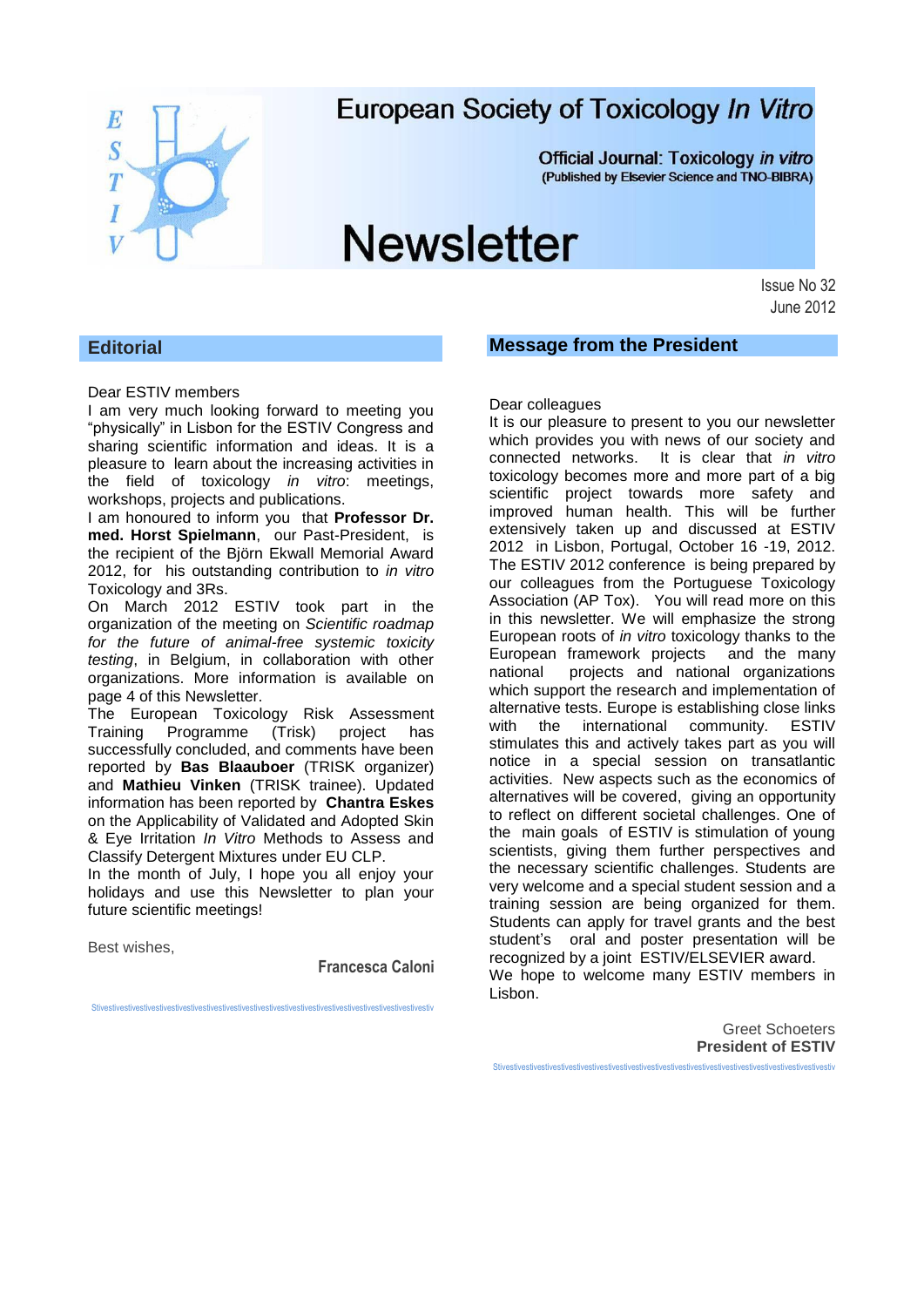## **Mark your calendar for ESTIV2012 !**



ESTIV2012, will be hosted by the [Portuguese](http://www.aptox.pt/)  [Toxicology Association \(](http://www.aptox.pt/)AP Tox) in Lisbon, Portugal, 16<sup>th</sup> -19<sup>th</sup> October, 2012.

As is tradition, this congress will bring together researchers and students from academia and industry, involved in the development and use of *in vitro* methods in toxicology. The scientific program includes state-of-the-art lectures, workshops, and original communications and poster sessions that will explore challenges and successes of non-animal approaches for toxicity testing.

This year the congress will have a special emphasis on the following themes: Dermal toxicity, Ocular toxicity, Dermal sensitization, Innate immune responses in toxicity, Carcinogenicity testing, Reproductive & developmental testing, Systemic toxicity, and Computational toxicity & toxicokinetics. As with previous ESTIV congresses, a special student session will also be organized, where young researchers will be invited to briefly present their work;there will be an award for the best presentation.

A pre-congress workshop on "The Economics of Alternatives" will be co-organized by ESTIV, CAAT & IVTIP. This workshop will focus on the benefits versus costs balance related to *in vitro* testing, as well as on strategies to make the way forward regarding the application of *in vitro* tests and testing strategies.

In addition to the cutting-edge topics that will be covered in ESTIV2012, for the first time, a practical workshop will be organized on the  $20<sup>th</sup>$  October. The purpose of this workshop is to gain hands-on experience with computerized *in vitro* – i*n vivo* extraplotation strategies.

In addition to the scientific program, you can count on the warm hospitality, excellent climate, rich culture and great food that Lisbon has to offer. The congress venue is located in the new part of the city, close to the airport and the Expo waterfront.

The ESTIV2012 organization committee is looking forward to seeing you in Lisbon.

## **Professor Dr. med. Horst Spielmann is the recipient of the Björn Ekwall Memorial Award 2012**



Professor Dr. med. Horst Spielmann is the recipient of the Björn Ekwall Memorial Award 2012. He was selected by the board of the Björn Ekwall Memorial Foundation (BEMF) together with the board of the Scandinavian Society for Cell Toxicology (SSCT). The Björn Ekwall Memorial Award will be handed over to Prof. Spielmann during the ESTIV 2012 congress 16 – 19 October, Lisbon, Portugal. The title of the Björn Ekwall Memorial Lecture which will be given by Prof. Spielmann is: *Today Björn Ekwall would endorse the concept "Toxicology in the 21st Century*".

The BEMF wants to honour the outstanding scientific work of Prof. Spielmann. He has significantly promoted the research in the field of *in vitro* toxicology by developing nonanimal tests aiming to replace and to reduce animal experiments in regulatory toxicology. The *in vitro* models developed by Prof. Spielmann are used world-wide, e.g. for the estimation of phototoxicity, to test skin irritation, and for the detection of embryotoxicity *in vitro*. The studies of Prof. Spielmann have led to validated tests, and also acceptance into the regulatory guidelines. Horst Spielmann (born April 3, 1942, in Lublin, Poland) defended his PhD thesis in 1969 and became Dr. med. at the Department of Pathology, Medical School of the Freie Universität Berlin where he continued as a postdoctoral student and assistant professor at the Institute for Toxicology 1969-1980. From 1981 he has been the Head of the Department for Pharmacology and Toxicology at the Battelle Institute, Frankfurt on Main, and 1983-1989 director and professor at the Federal Health Institute Berlin.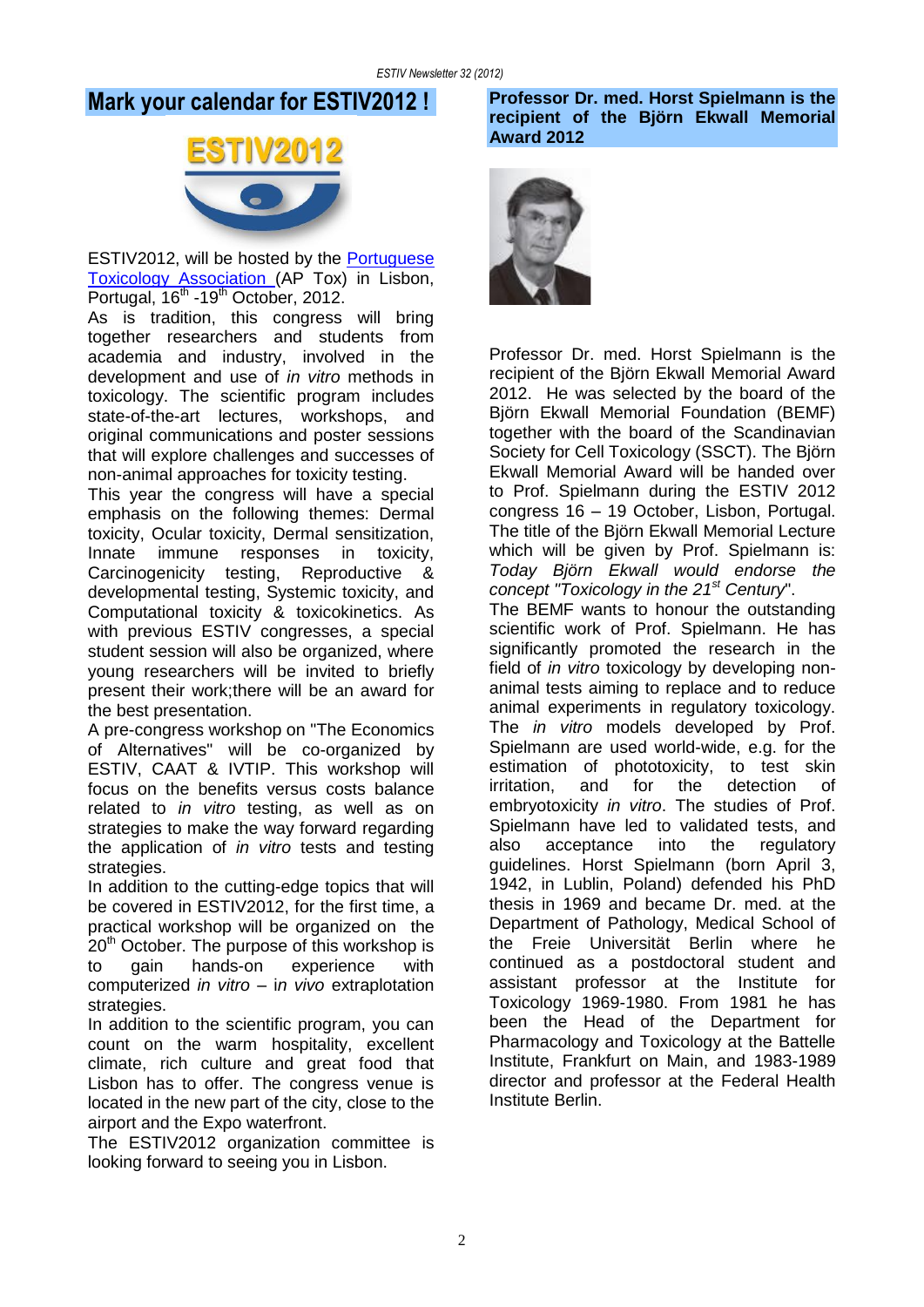He has been the Head of ZEBET 1989 -2007, the Head of the Federal Institute for Risk Assessment (BfR) 2004 – 2007. Horst Spielmann retired in 2007 from ZEBET, and is currently a Honorary Professor for Regulatory Toxicology at the Freie Universität Berlin, and the consultant of the President of the BfR. Since 1987, Prof. Spielmann has been the chairperson and member of several management teams of German and international validation studies funded by the German Ministry for Education, by the European Commission, by European Centre for the Validation of Alternative Methods (ECVAM) and by European Cosmetic, Toiletry and Perfumery Association (COLIPA). Prof. Spielmann is the member of several national and international boards and advisory committees involved in the validation of *in vitro* tests, e.g. the coordinator of EU/ECVAM project called "Validation study to evaluate *in vitro* tests using reconstituted human skin models for assessing the skin irritation potential of test chemicals", which has led later to regulatory acceptance.

The recent coordination activity of Prof. Spielmann is the FP7 project AXLR8, which started in 2010 and focuses to accelerate the transition to a toxicity pathway-based paradigm for chemical safety assessment through internationally coordinated research and technology development.

Prof. Spielmann has published over 240 articles in peer reviewed journals, 99 articles published in books, and is the author or editor of 18 books.

During many years Horst Spielmann collaborated with Dr. Björn Ekwall. He participated in the international Multicenter Evaluation of *In vitro* Cytotoxicity (MEIC) project (1989-1999) being head of one of the laboratories at ZEBET that provided data for the MEIC reference chemicals. H. Spielmann was an associate editor of ATLA, which published all papers about MEIC project.

Stivestivestivestivestivestivestivestivestivestivestivestivestivestivestivestivestivestivestivestivestivestiv

Ada Kolman, PhD, Assoc. Professor President of the BEMF Hanna Tähti, PhD, Professor emer. Board member of the BEMF

**Transnational Access at VITO through FP7 QNano Research Infrastructure – call for proposals**



QNano aims to establish a pan-European analytical research infrastructure whose purpose is to drive high quality research and testing practices for assessment of the potential risks posed by nanomaterials. The Transnational Access (TA) component of the FP7 QNano Research Infrastructure is dedicated to providing Users from the European nanosafety community access to nanomaterials processing, characterisation and exposure assessment facilities. Access to 15 major European research sites is via a single application and evaluation process. The central principle of access provision is to offer the Users a full range of services from standard nanomaterials, tuition in best practice, laboratory support and training, and a suite of protocols for all aspects of nanomaterial processing and characterisation in a biological context.

VITO will enable Users to access equipment and facilities for nanoparticle exposure assessment, including *in vitro* biological assays, proteomics and transcriptomics platforms, and occupational exposure measurements, and for *in-situ* and *ex-situ* nanoparticle characterisation (material characterisation and imaging, mass spectrometry, and chemical analysis).

An overview of equipment per category is available at [http://www.qnano](http://www.qnano-ri.eu/access.html)[ri.eu/access.html.](http://www.qnano-ri.eu/access.html)

The second call will open on May  $1<sup>st</sup>$ , 2012 and close on July 31, 2012. Dates of the next calls will be published at the website.

Contact VITO-TAF: Inge Nelissen, [vito](mailto:vito-ta@qnano-ri.eu)[ta@qnano-ri.eu](mailto:vito-ta@qnano-ri.eu)

Stivestivestivestivestivestivestivestivestivestivestivestivestivestivestivestivestivestivestivestivestivestiv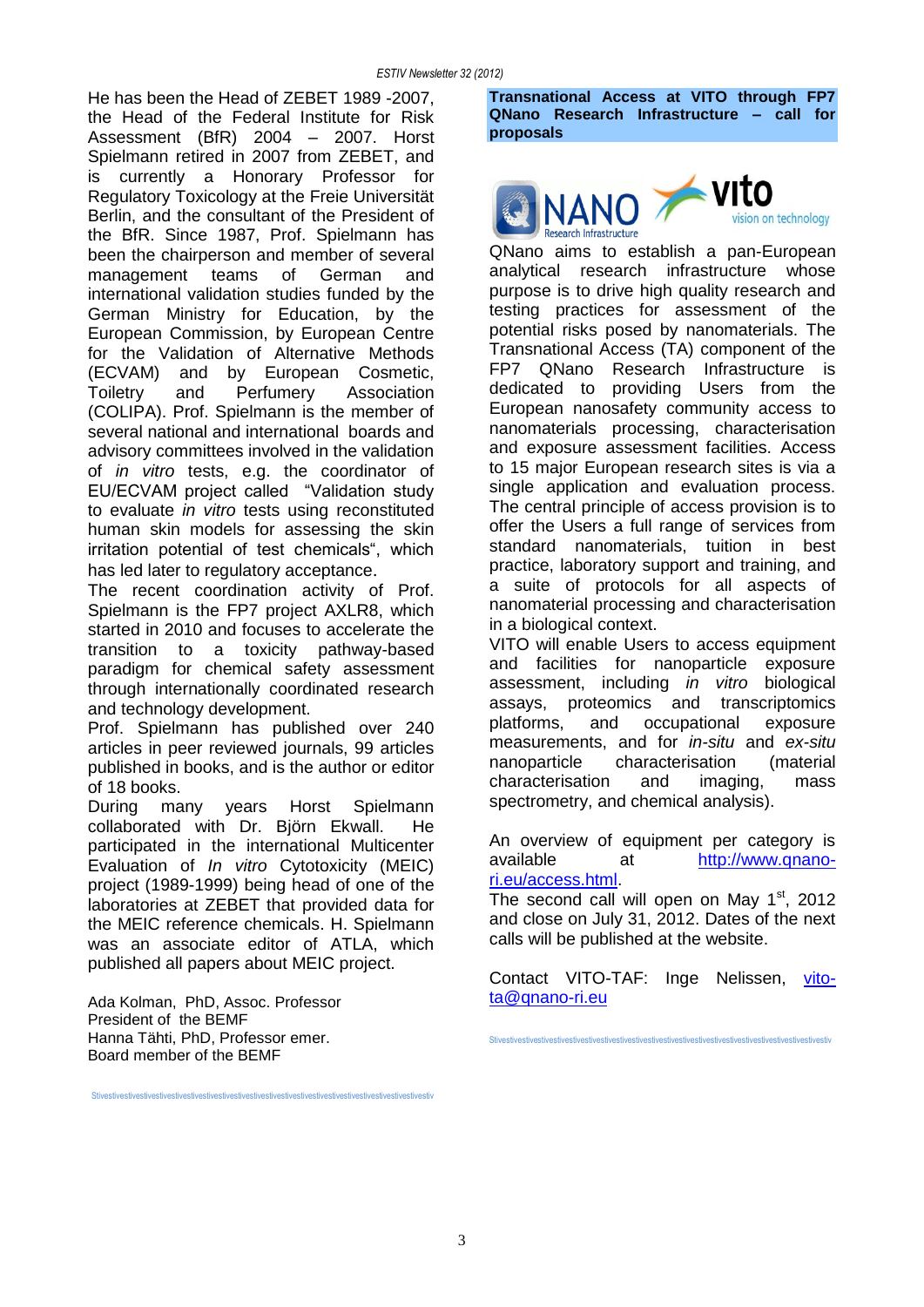#### **TRISK**

In January 2012, the European Toxicology Risk Assessment Training Programme (TRISK) was successfully completed. The TRISK project was funded by the European Union in the framework of the Second Programme of Community Action in the field of Health (2008-2013). The main goal of this project was to provide a comprehensive training in toxicological risk assessment that could serve as a model for future European training in risk assessment for accredited European risk assessors. The training programme was specifically intended for individuals who had previous training or experience in toxicology and who would like to pursue a career in risk assessment in Europe in industry, regulatory authorities, consultancy or academia. TRISK was organized by 5 European universities (University of Utrecht-The Netherlands, Karolinska Institutet-Sweden, University of Surrey-United Kingdom, University of Düsseldorf-Germany and University of Milan-Italy) and one research consortium (Technoalimenti SCpA-Italy). As such, the TRISK programme consisted of 8 one-week course modules, an applied training period and a final examination. Following advertisement and application, 25 young TRISK trainees from 15 different European countries were selected in November 2009. In 2010, the trainees attended the theoretical modules that were alternately organized at the different TRISK academic host institutions around Europe. Each module comprised a number of state-of-the-art lectures, hands-on training and/or a group exercise and an examination. The different modules covered a broad spectrum of topics, including (*i*) an introduction to risk assessment and management, with special attention to chemical risk assessment, (*ii*) the role of ADME in risk assessment, (*iii*) the identification and assessment of genotoxic and non-genotoxic carcinogens, (*iv*) exposure analysis in risk assessment, (*v*) identification and assessment of organ toxicity, including neurotoxicity and immunotoxicity, (*vi*) epidemiology and statistics in toxicological risk assessment, and (*vii*) identification and assessment of reproductive toxicity and endocrine disruption. In an additional module, the trainees were asked to attend a one-week European course focussed on a topic of personal interest in the area of risk

assessment or toxicology. In 2011, 450 hours of applied training at different European institutions performing risk assessments was foreseen. The trainees submitted their applied training reports by November 2011 and presentation of these reports took place in Brussels-Belgium early December 2011. All trainees successfully defended their applied training report and received a certificate of the TRISK training.

Mathieu Vinken (TRISK trainee) and Bas Blaauboer (TRISK organizer).

Stivestivestivestivestivestivestivestivestivestivestivestivestivestivestivestivestivestivestivestivestivestiv

**Metabolomics in Toxicology and Preclinical Research, State-of-the-Art and Potential Application- a joint CAAT Europe and BASF Symposium and Expert Workshop, 13-15 February 2012, Berlin**

This symposium, attended by 130 registered participants, brought together opinion leaders in toxicometabolomics from all over the world. As part of the transatlantic think tank for toxicology  $(t^4)$ , it was sponsored by the Doerenkamp-Zbinden Foundation. State-ofthe-art use of the technology, both *in vivo* and *in vitro*, was presented. The following oneand-a-half-day workshop prepared a consensus report, to be published in *ALTEX*, regarding opportunities for using the technology *in vitro*, *in vivo*, and for regulatory purposes.

**Consensus Workshop: Quality Standards for Publications Dealing with** *In Vitro* **Test Systems** 

Stivestivestivestivestivestivestivestivestivestivestivestivestivestivestivestivestivestivestivestivestivestiv

The consensus workshop, held March 13, was organized by CAAT-Europe as a SOT satellite meeting. The quality of *in vitro* data presented in scientific publications, particularly in the field of toxicology, is of great importance—regarding reproducibility, for example, and as the basis for evidencebased toxicology (EBT). The goal of the workshop was to engage experts in the process of assembling a comprehensive set of guidelines for authors, referees, editors, and regulators. The experts worked out a set of recommendations covering different aspects of the topic prior to the meeting. A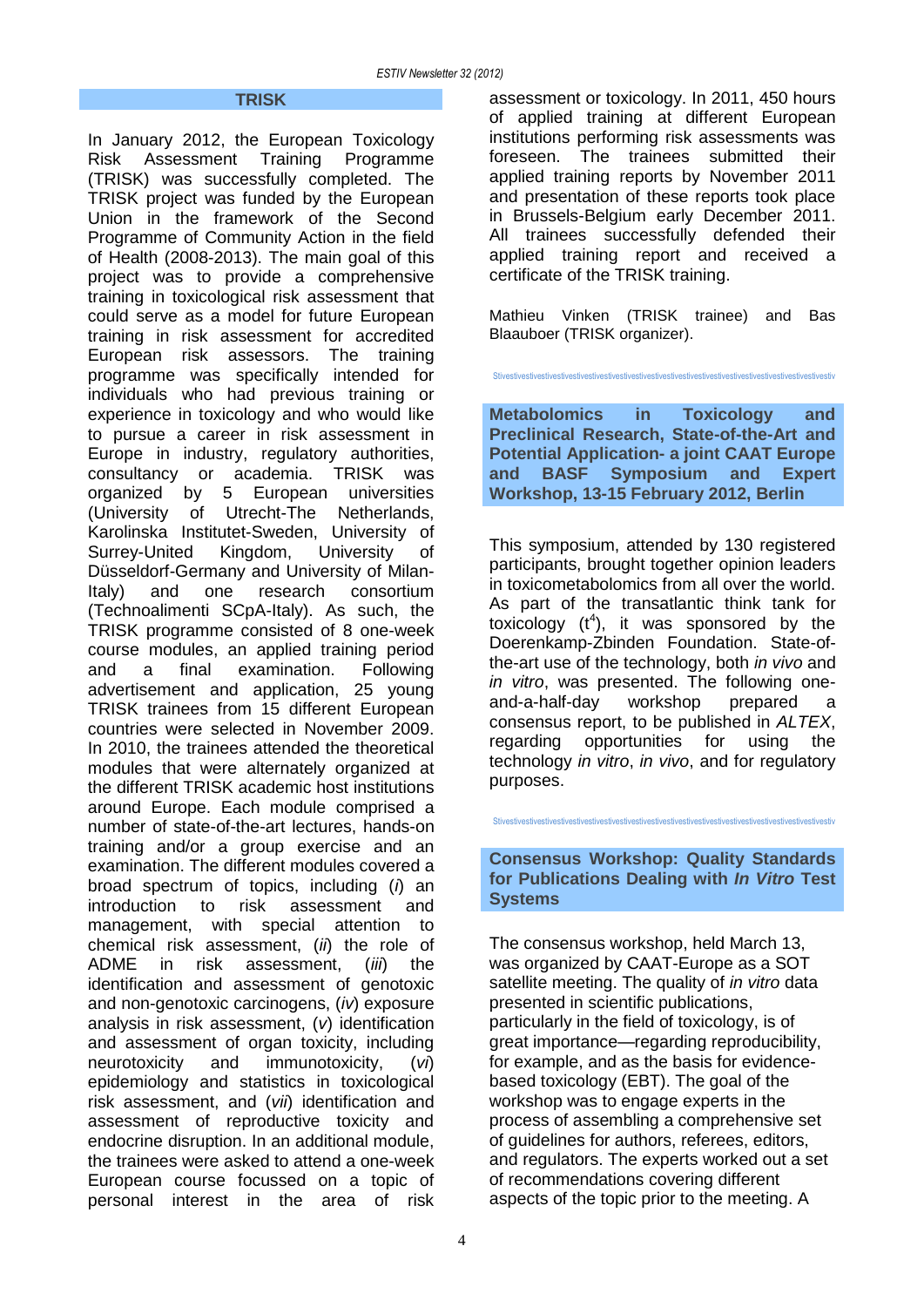draft document was generated and discussed during the workshop. The public feedback was very positive. Work on the subject is ongoing, and the consensus report with all contributors will be published soon.

#### **Open Forum, on 21st Century Toxicology and Evidence-based Toxicology SOT, 11-15 March 2012 San Francisco**

Stivestivestivestivestivestivestivestivestivestivestivestivestivestivestivestivestivestivestivestivestivestiv

CAAT, the Evidence-based Toxicology Collaboration (EBTC), and the Human Toxicology Project Consortium hosted an open forum on 21<sup>st</sup> century toxicology and evidence-based toxicology as a satellite meeting to the Society of Toxicology annual conference March 11 in San Francisco. The forum offered participants an opportunity to provide informal updates on work they are doing to advance the new toxicology.

CAAT and the HTP Consortium hosted similar meetings on 21<sup>st</sup> century toxicology last year at both the SOT conference and the World Congress on Alternatives and Animal Use in the Life Sciences. This year we added evidence-based toxicology to the mix, given the work of the newly formed Evidence-based Toxicology Collaboration (EBTC) (see [www.ebtox.com\)](http://www.ebtox.com/), for which CAAT serves as secretariat. The HTP Consortium comprises several companies and organizations, including CAAT, seeking to accelerate implementation of the NRC's 2007 report on "Toxicity Testing in the 21<sup>st</sup> Century."

Stivestivestivestivestivestivestivestivestivestivestivestivestivestivestivestivestivestivestivestivestivestiv

### **Scientific roadmap for the future of animal-free systemic toxicity testing March 20-21, 2012 Brussels, Belgium**

The European REACH regulations, together with testing bans for cosmetic ingredients in Europe and a possible US TSCA reauthorization, point to the desire for a transition to an animal-free strategy for systemic toxicity testing. Other areas and novel products could similarly benefit from humane predictive approaches. A recent stocktaking (Adler et al. 2011, Toxicol 85, 367-485) and its expert review (Hartung et al. 2011, ALTEX 28, 183-209) identified gaps in the science available.

An expert workshop, presented and discussed in a multi-stakeholder forum, was held to promote the development of a roadmap to close these gaps (Basketter et al 2012, ALTEX 29:3-89). The event was hosted by CAAT and CAAT-Europe, ecopa, EUSAAT, Doerenkamp-Zbinden-Foundation, ESTIV, IVITIP, ESTIV, IIVS, Humane Society International, and ToxCast (US EPA), together with Cefic and Cosmetics Europe. This event also benefited from the advisory comments of Eurogroup for Animals and ecopa, as well as from the contributions of the SEURAT-1 consortium and the European Chemicals Agency (ECHA).

The convention included 140 registered participants. The public expert responses were constructive, and the discussions on the recommendations of the presented report were lively. A summary of this event has been published in *ALTEX*.

Stivestivestivestivestivestivestivestivestivestivestivestivestivestivestivestivestivestivestivestivestivestiv

## **CAAT EUROPEAN POLICY PROGRAM**

The CAAT European Policy Program will be supervised by Dr. Paul Locke, who has directed CAAT's US policy program since 2004. The European Policy Program will help cement CAAT's role as a transatlantic bridge for the 3Rs and alternatives and as a global scientific voice for bringing the 3Rs and humane science into law, regulations, and guidance. François Busquet will be the CAAT representative in Brussels. Dr. Busquet, an expert in the field of zebrafish embryo and its applicability to toxicity and safety testing and research, worked for ECVAM, European Commission until January 2012. CAAT has been active in transatlantic policy issues for some time. In June 2010, it sponsored a symposium in Washington, DC entitled "International harmonization in toxicity testing: An EU perspective on the way forward." CAAT is also an active member of the American Consortium on European Studies (ACES) and an EU Centre for Excellence supported by DG RELEX of the European Commission, and it organizes many information days through CAAT-Europe in Konstanz. One of the goals of the European Policy Program is to serve as a voice of science to political decision makers in the EU and to act as a conduit so that cutting edge humane science is available to make policy on both sides of the Atlantic.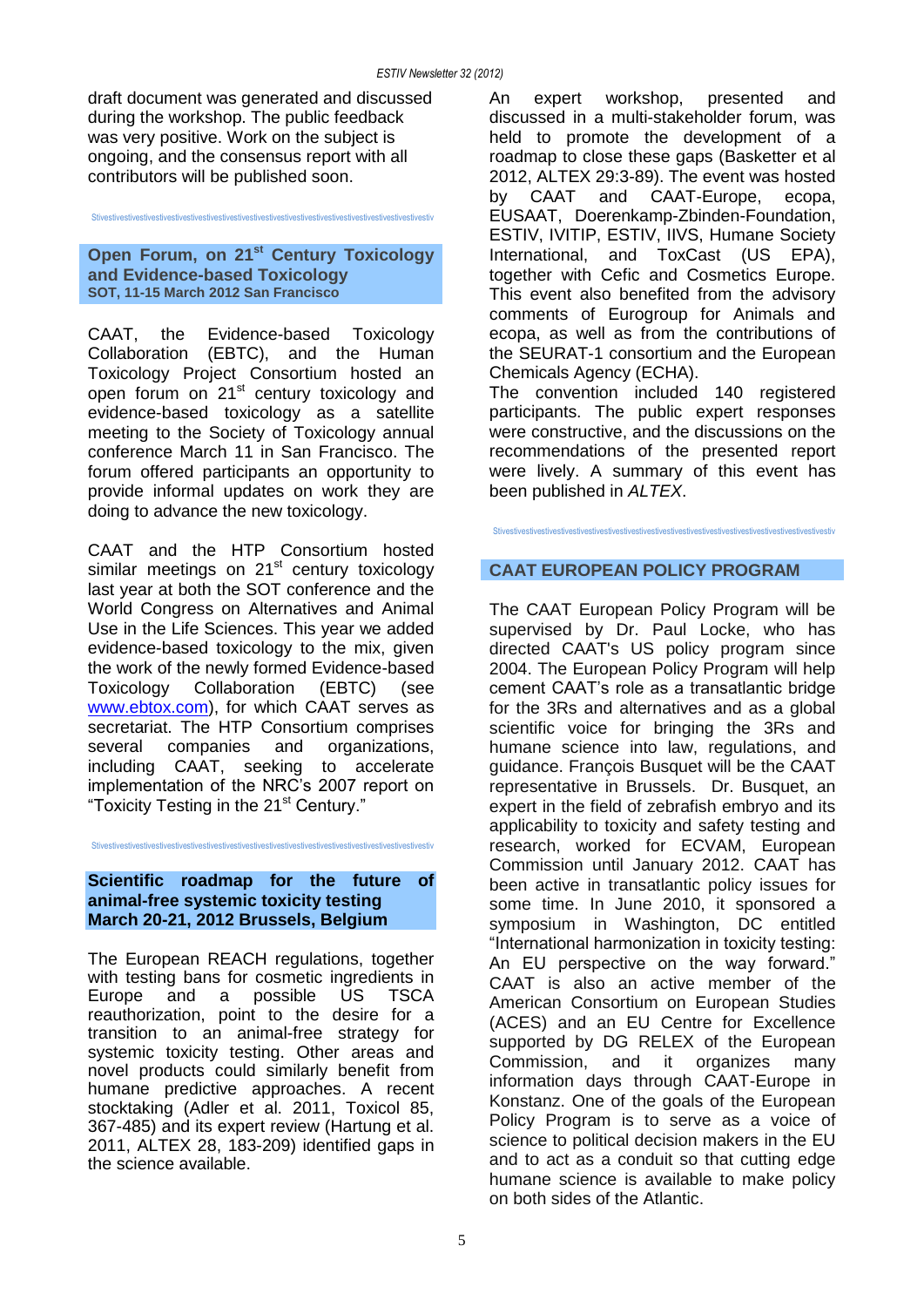The objective of the policy program is to enhance and extend CAAT's visibility at the EU legislator level and to provide information, primarily to the EU Parliament but also to other EU and National institutions as appropriate. In order to accomplish this objective, the following activities will be undertaken:

- Dissemination and support of CAAT's innovation and scientific activities in Europe by arranging face-to-face meetings with Members of the European Parliament (MEPs) and CAAT representatives
- Catching MEPs' attention on CAAT's rational, science-driven approach to chemical safety testing and animal welfare issues
- Attending specific European Parliamentary (EP) related events
- Close follow-up on the MEPs' work at the Committee level and at Plenary Sessions at the Parliament in Brussels and Strasbourg.
- Communicating CAAT's position to MEPs on draft EU legislation for amendments when proposed by the European Commission or MEPs
- Informing CAAT on first-hand news from the EP and EC on future EU policy programs (e.g. Horizon 2020), available EU funding, or potential EU collaborations with CAAT
- Development of IT tools to keep policy makers and CAAT informed of their respective agendas
- Identifying partnerships with lobbying organizations, especially CAAT sponsors and partners, to create synergies
- Providing scientific and policy perspectives of the EU to the US, and vice versa

Contact: Francois Busquet <caat-eupolicy@uni-konstanz.de>

Stivestivestivestivestivestivestivestivestivestivestivestivestivestivestivestivestivestivestivestivestivestiv

**Applicability of Validated and Adopted Skin & Eye Irritation In Vitro Methods to Assess and Classify Detergent Mixtures under EU CL**

In 2008, the EU adopted the Regulation on Classification, Labelling and Packaging of substances and mixtures (EU CLP), which introduces the UN Globally Harmonized System for classification (GHS). While this regulation fully applies to chemical substances since December 2010, companies will have until 1 June 2015 to reclassify their mixtures according to the GHS system. Amongst other requirements, a new calculation method for default classification of mixtures was implemented in the CLP regulation.

The detergents and maintenance products industry has carefully assessed the impact of the EU CLP Regulation on consumer product labels and came to the conclusion that consumers will face several label changes in particular regarding irritant effects. Indeed, the use of the default calculation method for irritant / corrosive effects might result in the over-labelling of many products currently not requiring classification according to consistent animal, *in vitro* and human experience data. Such over-labelling could confuse end-users and lead to the underestimation of real risk when this is merited due to trivialization of labelling.

On the other hand, the EU CLP provides the opportunity to make use of testing strategies to classify mixtures which include the use of weight-of-evidence and of validated and suitable alternative methods, in order to ensure accurate classification and avoid unnecessary animal testing. Although several *in vitro* tests for eye and skin irritation and/or corrosion have been validated and/or adopted at the OECD level, many of them, especially in the area of skin irritation and corrosion have undergone validation studies based mostly on single entities substances, so that their suitability to assess mixtures has not been addressed or only to a limited extent.

In order to ensure appropriate product classification, the European Detergent Association A.I.S.E. initiated in 2010 a scientific program to investigate the applicability of validated and adopted *in vitro* skin & eye irritation/corrosion methods to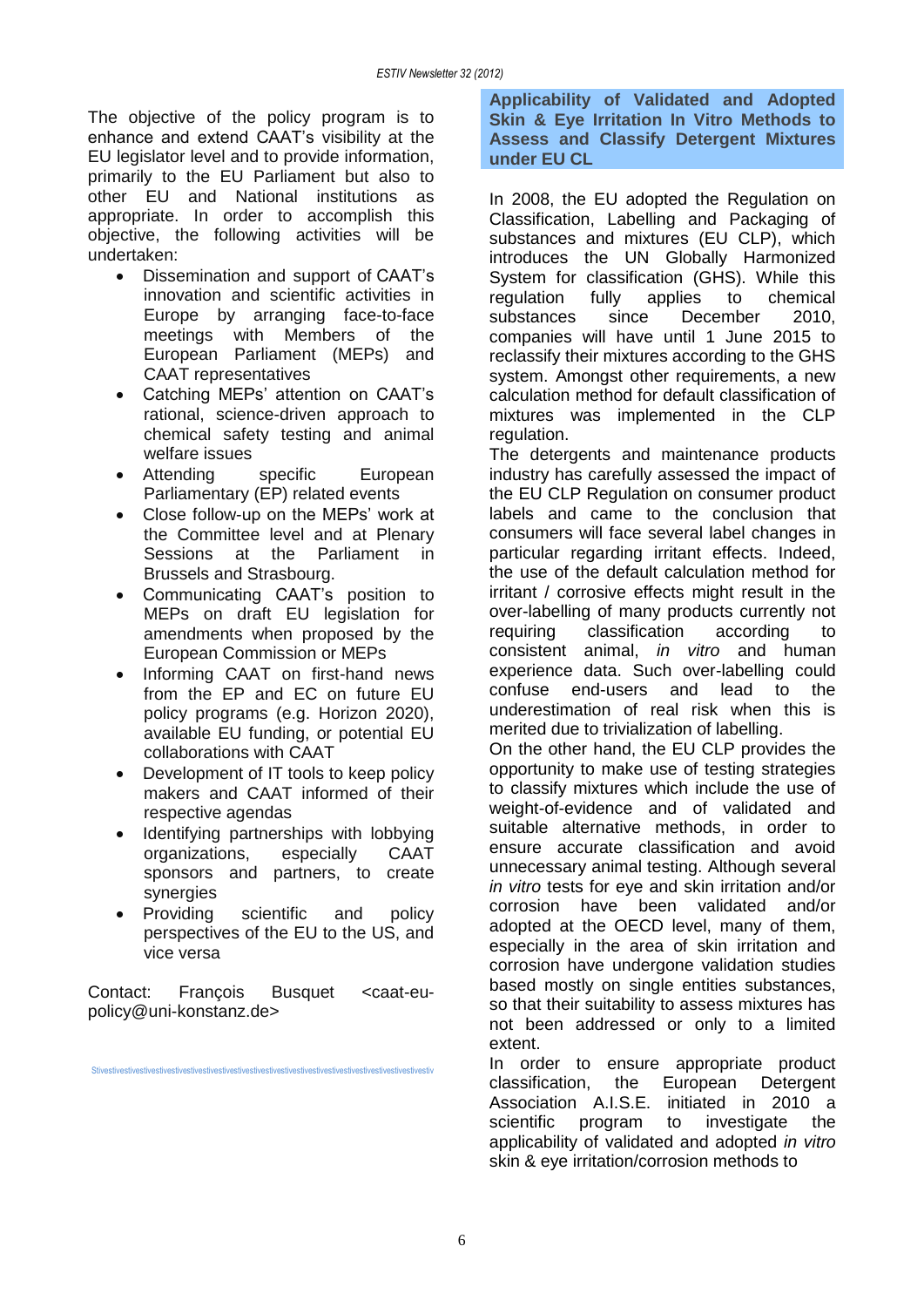reliably classify detergent and cleaning product formulations. The program addresses skin irritation, eye irritation/corrosion, and skin corrosion & eye effects for extreme pH products. Each area includes a review of existing literature and existing data shared by A.I.S.E. member companies, and the practical testing in selected *in vitro* test methods of representative formulations supported by existing animal and/or human data. The knowledge gained through the program will be used to develop guidance on the use of the most suitable *in vitro* methods / strategies for classification and labelling of detergent and cleaning products and/or make recommendations on future investigations and/or developments.

> Chantra Eskes, SeCAM and Elodie Cazelle, A.I.S.E.

Stivestivestivestivestivestivestivestivestivestivestivestivestivestivestivestivestivestivestivestivestivestiv

**Meetings calendar**

## **INTERDISCIPLINARY TOXICOLOGY CONFERENCE TOXCON 2012 & ADVANCED TOXICOLOGY COURSE**



The Slovak Toxicology Society SETOX in cooperation with the Institute of Experimental Pharmacology & Toxicology, Slovak Academy of Sciences invites you to The Interdisciplinary Toxicology Conference TOXCON 2012 & Advanced Toxicology Course that will be held in The High Tatras, Slovakia from August 27 to August 31, 2012. The meeting will start with the "Advanced Toxicology Course" in which toxicological experts will impart their knowledge to young scientists. The participants of the course will receive comprehensive information on Intracellular signalling pathways and cell death, Immunotoxicology, Toxicity testing using alternative methods and will be trained in a practical exercise in the work with *in vitro* reconstructed human tissue models.

The main topics of the following TOXCON 2012 conference will be environmental and industrial toxicology, experimental and clinical toxicology and important problems of military toxicology. The individual conference contributions (lectures, poster presentations, working groups) will be spread over 3 days of the rich scientific program. Each day will be dedicated to one central topic presented by a highly experienced key-note speaker.

estivestivestivestivestivestivestivestivestivestivestivestivestivestivestivestivestivestivestivestivestivestiv

:<http://www.toxcon.sav.sk/>



## **ESTIV 2012 October 16-19, 2012 Lisbon Portugal [http://www.estiv2012.com/](http://www.estiv.org/)**

Why should you go on 16-19 October to ESTIV2012 in Lisbon , Portugal?

- $\triangleright$  Because of the cutting-edge topics on: non-animal approaches for toxicity testing • physiologically relevant biomarkers
	- profiles
- molecular mechanisms and pathways to learn more about the economics of
- alternative methods to get hands -on experience with computerized *in vitro* – *in vivo*
- extrapolation strategies to meet senior scientists in the field and
- discuss with colleagues  $\triangleright$  to participate in the special student
- session and/or win the student's award for the best poster/oral presentation
- $\triangleright$  to enjoy the Portuguese hospitality and beautiful Lisbon estivestivestivestivestivestivestivestivestivestivestivestivestivestivestivestivestivestivestivestivestivestiv

The 9th World Congress on Alternatives and Animal Use in the Life Sciences 24-28 August 2014, Prague, Czech Republic [www.wc9prague.org](http://www.wc9prague.org/)

estivestivestivestivestivestivestivestivestivestivestivestivestivestivestivestivestivestivestivestivestivestiv

May 14-15, 2013, IVTIP organizes a 2 day open meeting in Southampton, UK "2013: State of the art on in vitro alternative methods from an industrial point of view: ready for regulation? "

Stivestivestivestivestivestivestivestivestivestivestivestivestivestivestivestivestivestivestivestivestivestiv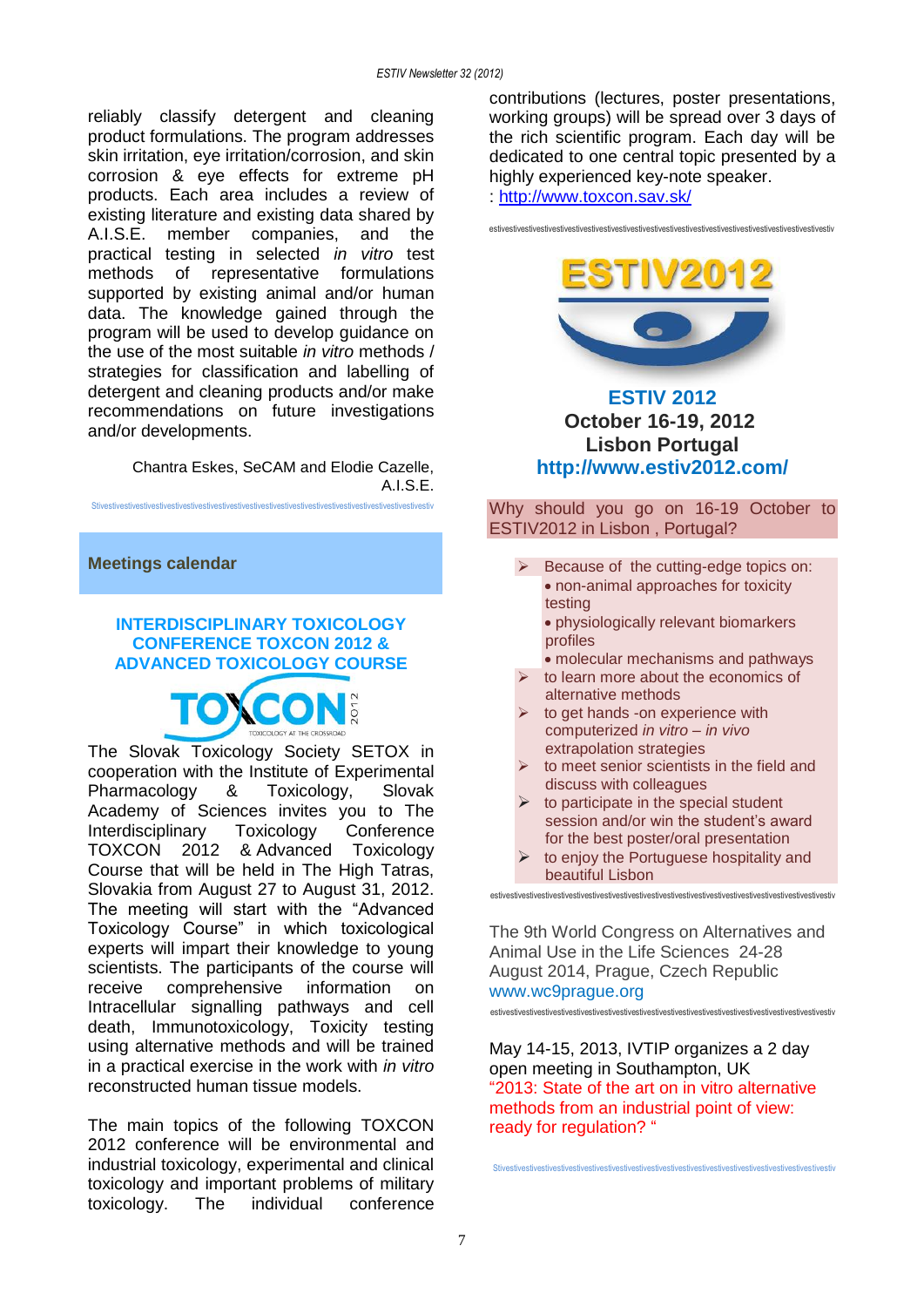## **Recent publications of ESTIV members**

AXLR8 Public Service Review: <http://axlr8.eu/assets/axlr8-update-2012.pdf>

Basketter DA, Clewell H, Kimber I, Rossi A, Blaauboer B, Burrier R, Daneshian M, Eskes C, Goldberg A, Hasiwa N, Hoffmann S, Jaworska J, Krudsen TB, Landsiedel R, Leist M, Locke P, Maxwell G, McKim J, McVey EA, Ouédraogo G, Patlewicz G, Pelkonen O, Roggen E, Rovida C, Ruhdel I, Schwarz M, Schepky A, Schoeters G, Skinner N, Trentz K, Turner M, Vanparys P, Yager J, Zurlo J and Hartung T (2012). A Roadmap for the development of alternative (non-animal) methods for systemic toxicity testing. ALTEX 29, 3-91.

Basketter, D., Jirova, D., Kandárová, H. (2012). Review of skin irritation/corrosion hazards on the basis of human data: A regulatory perspective. Interdisciplinary Toxicology 5 (2), in press.

Burkard A, Dähn C, Heinz S, Zutavern A, Sonntag-Buck V, Maltman D, Przyborski S, Hewitt NJ, Braspenning J.(2012) Generation of proliferating human hepatocytes using upcyte(®) technology: characterisation and applications in induction and cytotoxicity assays. Xenobiotica, early online: 1-18.

Ceridono,M., Tellner,P., Bauer,D., Barroso,J., Alépée,N., Corvi, R., De Smedt,A., Fellows,M.D., Gibbs,N.K., Heisler,E., Jacobs, A., Jirova,D., Jones, D., Kandárová,H., Kasper,P., Akunda,J.K., Krul,C., Learn,D., Liebsch,M., Lynch,A.M., Muster, W., Nakamura, K., Nash, J.F., Pfannenbecker,U., Phillips,G., Robles,C., Rogiers, V., Van De Water, F., Liminga, U.W., Vohr, H.-W., Wattrelos, O., Woods, J., Zuang, V., Wattrelos,O., Kreysa,J., Wilcox,P. (2012). The 3T3 neutral red uptake phototoxicity test: Practical experience and implications for phototoxicity testing – The report of an ECVAM–EFPIA workshop. Regulatory Toxicology and Pharmacology, Available online 8 June 2012, ISSN 0273-2300

Christiansen S, Selige J, Dunkern T, Rassov A, Leist M. (2011). Combined anti-inflammatory effects of β(2)-adrenergic agonists and PDE4 inhibitors on astrocytes by upregulation of intracellular cAMP. Neurochem Int. [doi:10.1016/j.neuint.2011.08.012.](http://dx.doi.org/10.1016/j.neuint.2011.08.012) PubMed PMID: 21871511.

De Jong E, Barenys M, Hermsen S, Verhoef A, Ossendorp B, Bessems J, Piersma A (2011) Comparison of the mouse Embryonic Stem cell Test, the rat Whole Embryo Culture and the Zebrafish Embryotoxicity Test as alternative methods for developmental toxicity testing of six1,2,4-triazoles. Toxicol Appl Pharmacol 253 103–111

Eskes C, Sullivan K, Aardema M, Spielmann H, Hill E, Schoeters G, Curren R, Vinken M and Blaauboer B (2012). Comparing the challenges in developing and implementing 3Rs alternative methods in Europe and United States: industrial and academic perspectives. ALTEX 1, 205-209.

Eskes C, Detappe V, Koeter H, Kreysa J, Liebsch M, Zuang V, Amcoff P, Barroso J, Cotovio J, Guest R, Hermann M, Hoffmann S, Masson P, Alepee N, Arce LA, Bruschweiler B, Catone T, Cihak R, Clouzeau J, D'Abrosca F, Delveaux C, Derouette JP, Engelking O, Facchini D, Frohlicher M, Hofmann M, Hopf N, Molinari J, Oberli A, Ott M, Peter R, Sa-Rocha VM, Schenk D, Tomicic C, Vanparys P, Verdon B, Wallenhorst T, Winkler GC and Depallens O (2012). Regulatory Assessment of *In Vitro* Skin Corrosion & Irritation Data within the European Framework: Workshop Recommendations. Regulatory Toxicology & Pharmacology 62, 393-403.

Ferruzza S, Rossi C, Scarino ML, Sambuy Y, (2011) A protocol for in situ enzyme assays to assess the differentiation of human intestinal Caco-2 cells. Toxicol *In Vitro*. doi:10.1016/j.tiv.2011.11.007

Ferruzza S, Rossi C, Scarino ML, Sambuy Y ( 2012) A protocol for differentiation of human intestinal Caco-2 cells in asymmetric serumcontaining medium. Toxicol *In Vitro*. doi:10.1016/j.tiv.2012.01.008

Guantario B, Conigliaro A, Amicone L, Sambuy Y, Bellovino D (2012) The new murine hepatic 3A cell line responds to stress stimuli by activating an efficient Unfolded Protein Response (UPR). Toxicol *In Vitro* 26, 7-15.

Hartung, T., Blaauboer B, Bosgra S, Carney E, Coenen J, Conolly R, Corsini E, Green S, Faustman E, Gaspari A, Hayashi A, Hayes W, Hengstler J, Knudsen L, Knudsen T, McKim J, Pfaller W, and Roggen E (2011). An Expert Consortium Review of the EC-commissioned Report "Alternative (Non-Animal) Methods for Cosmetics Testing: Current Status and Future Prospects – 2010." *ALTEX* (2011) 28 (3), 183- 209.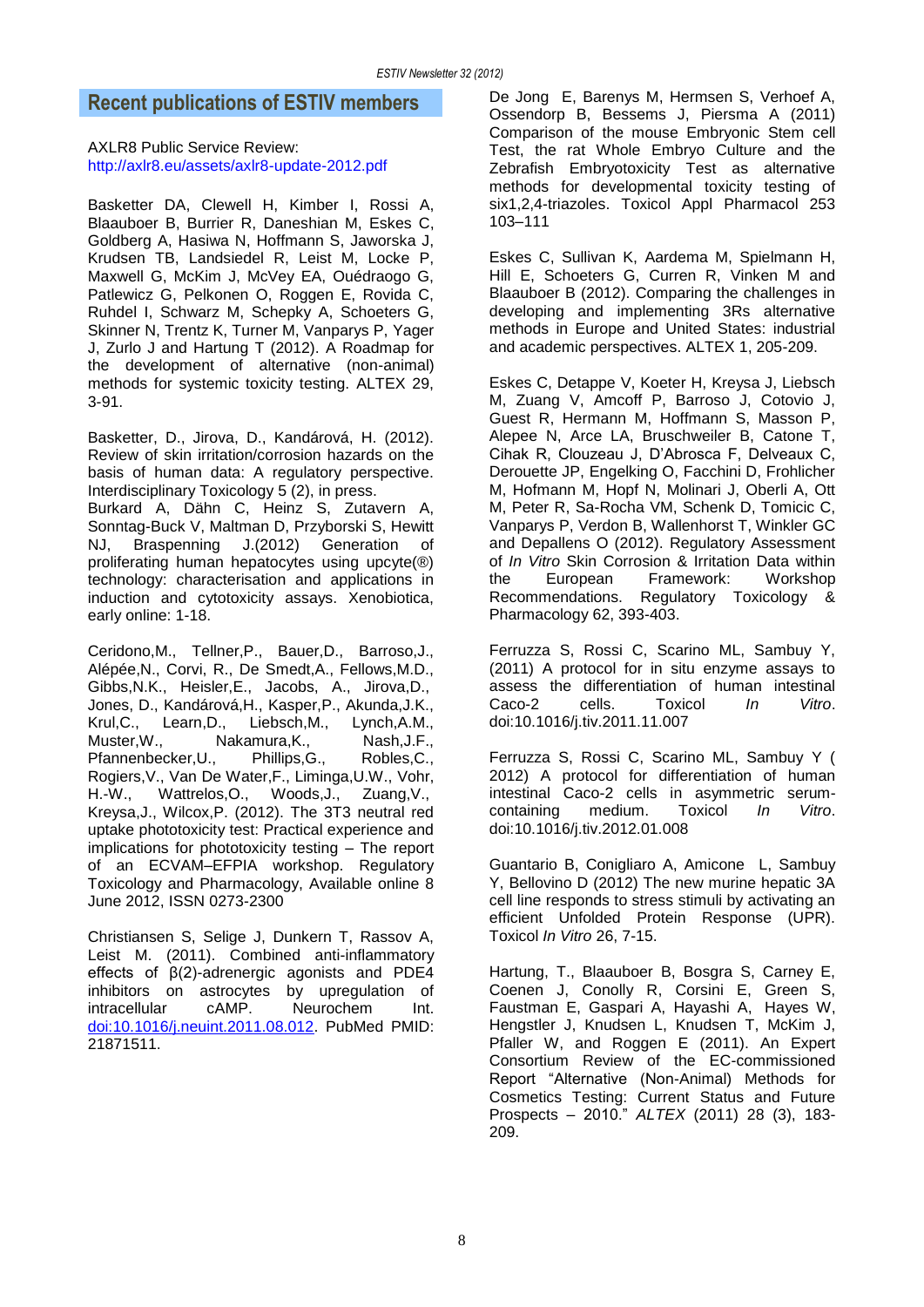Hengstler G, Marchan R, Leist M (2012) Highlight report: Towards the replacement of *in vivo* repeated dose systemic toxicity testing. Arch Toxicol, 86, 13-15.

Kaluzhny, Y., Kandárová, H., Hayden, P. Kubilus, J., d'Argembeau-Thornton, L., Klausner, M. (2011). Development of the EpiOcular (TM) eye irritation test for hazard identification and labelling of eye irritating chemicals in response to the requirements of the EU cosmetics directive and REACH legislation. ATLA, 39 (4), 339-364.

Kandárová, H ., Letašiová, S. (2011). Alternative methods in toxicology: pre-validated and validated methods. Interdisciplinary Toxicology, 4(3):107- 113.

Kolle, S.N., Kandárová, H., Wareing, B., van Ravenzwaay, B., Landsiedel, R. (2011). In-house validation of the EpiOcular(TM) eye irritation test and its combination with the bovine corneal opacity and permeability test for the assessment of ocular irritation. ATLA, 39 (4), 365-387.

Mazzoleni G and Steimberg N (2012) New Models for the *In Vitro* Study of Liver Toxicity: 3D Culture Systems and the Role of Bioreactors. The Continuum of Health Risk Assessments, Dr. Michael G. Tyshenko (Ed.), ISBN: 980-953-307- 582-7, InTech, Available from: [http://www.intechopen.com/books/the-continuum](http://www.intechopen.com/books/the-continuum-of-health-risk-assessments/new-models-for-the-in-vitro-study-of-liver-toxicity-3d-culture-systems-and-the-role-of-bioreactors)[of-health-risk-assessments/new-models-for-the-in](http://www.intechopen.com/books/the-continuum-of-health-risk-assessments/new-models-for-the-in-vitro-study-of-liver-toxicity-3d-culture-systems-and-the-role-of-bioreactors)[vitro-study-of-liver-toxicity-3d-culture-systems](http://www.intechopen.com/books/the-continuum-of-health-risk-assessments/new-models-for-the-in-vitro-study-of-liver-toxicity-3d-culture-systems-and-the-role-of-bioreactors)[and-the-role-of-bioreactors](http://www.intechopen.com/books/the-continuum-of-health-risk-assessments/new-models-for-the-in-vitro-study-of-liver-toxicity-3d-culture-systems-and-the-role-of-bioreactors)

Rossi C, Guantario B, Ferruzza S, Guguen-Guillouzo C, Sambuy Y, Scarino ML, Bellovino D (2012) Co-cultures of enterocytes and hepatocytes for retinoid transport and metabolism. Toxicol *In Vitro*. doi: 10.1016 / j.tiv.2012.04.013

Sambuy Y. Caloni F, Meloni M, Prieto P (2012) Meeting report: CELLTOX 1991-2011: Twenty Years of *In Vitro* Toxicology: Achievements and Future Challenges. ALTEX 29,: 98-101

Silbergeld, E, Contreras E, Hartung T, Hirsch C, Hogberg H, Jachak A, Jordan W, Landsiedel R, Morris J, Patri A, Pounds A, de Vizcaya Ruiz A, Shvedova A, Tanguay R, Tatarazak N, van Vliet E, Walker N, Wiesner M, Wilcox N, and Zurlo J (2011) Nanotoxicology: "The End of the Beginning" Signs on the Roadmap to a Strategy for Assuring the Safe Application and Use of Nanomaterials. ALTEX 28 (3), 237-241.

Stephens M., Barrow C, Andersen ME, Boekelheide K, Carmichael PL, Holsapple MP, Lafranconi, M (2012) Accelerating the development of 21<sup>st</sup> century toxicology: outcome of a human toxicology project consortium

workshop. Toxicological Science 125(2):327-34. Epub 2011, Sept 26.

Van der Veen J., Vandebriel RJ, van Loveren, H and Ezendam J (2011) Keratinocytes, Innate Immunity and Allergic Contact Dermatitis - Opportunities for the Development of *In Vitro* Assays to Predict the Sensitizing Potential of Chemicals, Contact Dermatitis, Dr. Young Suck Ro (Ed.), ISBN: 978-953-307-577-8, InTech, Available from: [http://www.intechopen.com/books/](http://www.intechopen.com/books/%0bcontact-dermatitis/keratinocytes-innate-immunity-and-allergic-contact-dermatitis-opportunities-for-the-development-of-i) [contact-dermatitis/keratinocytes-innate-immunity](http://www.intechopen.com/books/%0bcontact-dermatitis/keratinocytes-innate-immunity-and-allergic-contact-dermatitis-opportunities-for-the-development-of-i)[and-allergic-contact-dermatitis-opportunities-for](http://www.intechopen.com/books/%0bcontact-dermatitis/keratinocytes-innate-immunity-and-allergic-contact-dermatitis-opportunities-for-the-development-of-i)[the-development-of-i](http://www.intechopen.com/books/%0bcontact-dermatitis/keratinocytes-innate-immunity-and-allergic-contact-dermatitis-opportunities-for-the-development-of-i) 

Vinken M, Decrock E, Vanhaecke T, Leybaert L, Rogiers . (2012) Connexin43 signaling contributes to spontaneous apoptosis in cultures of primary hepatocytes. Toxicol. Sci. 125, 175-186.

Vinken M, Decrock E, Doktorova T, Ramboer E, De Vuyst E, Vanhaecke T, Leybaert L, Rogiers V (2011) Characterization of spontaneous cell death in monolayer cultures of primary hepatocytes. Arch. Toxicol. 85, 1589-159

Estivestivestivestivestivestivestivestivestivestivestivestivestivestivestivestivestivestivestivestivestivestiv

## **Toxicology** *in Vitro*



Estivestivestivestivestivestivestivestivestivestivestivestivestivestivestivestivestivestivestivestivestivestiv

## **ESTIV membership fee**

## **Membership fee**

The membership for an individual member for 2012 is  $\epsilon$ 30,00. If you are also a member of one of the affiliated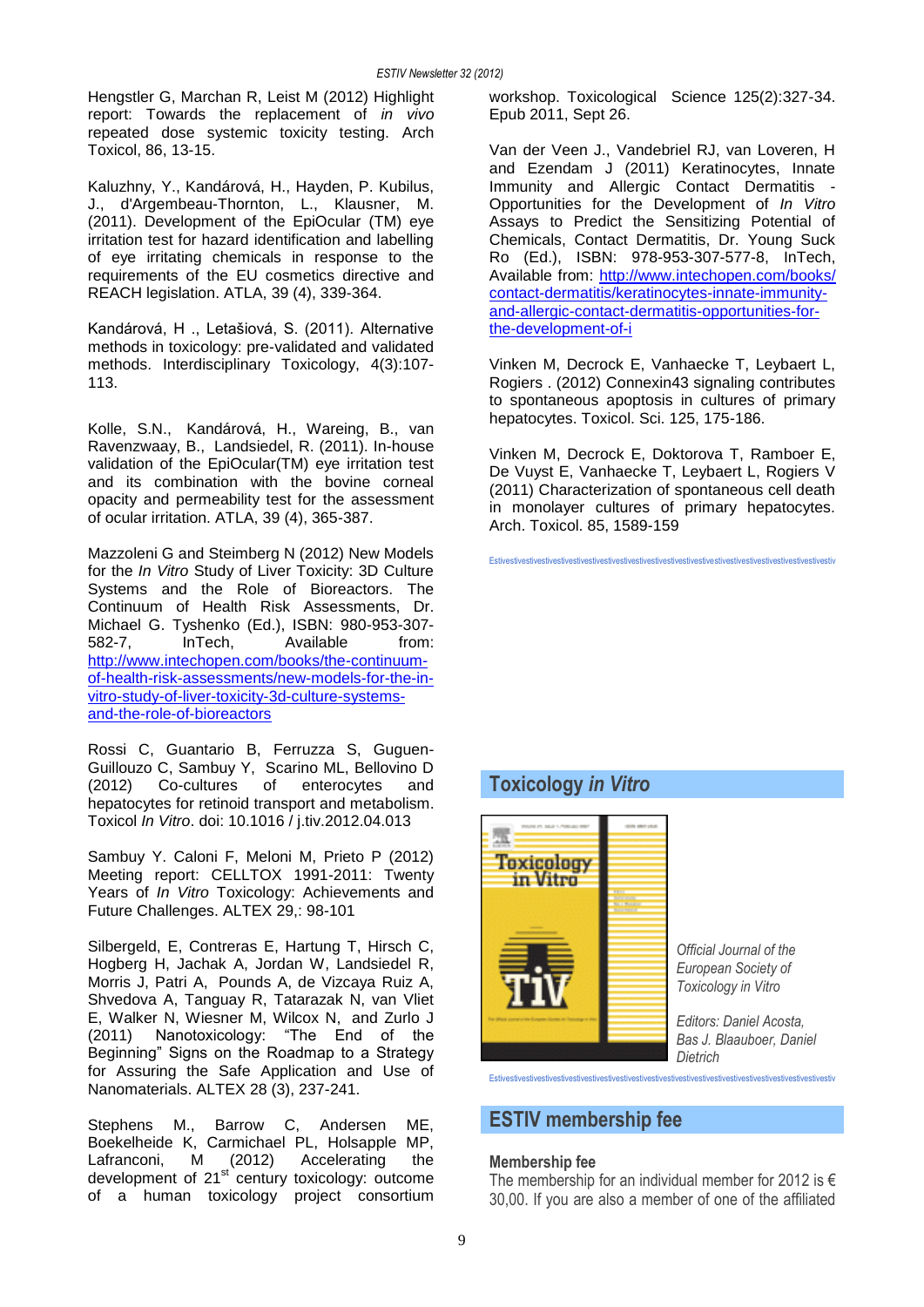societies (CellTOX, SSCT, INVITROM, IVTS), the membership amount to € 18,00.

#### **Method of Payment**

Bank Transfer RABOBANK, IBAN #: NL20 RABO 0101 4857 51 BIC: RABONL2U Attention of: ESTIV Polderkade 1, NL-5345 RR Oss, The Netherlands Due to the high costs of applying for and cashing EuroCheques, please do not use this means of payment.

It is also possible to pay the membership fees by our convenient and secure online credit card payment services (PayPal), To use these services, please visit the ESTIV website at [www.estiv.org](http://www.estiv.org/)

estivestivestivestivestivestivestivestivestivestivestivestivestivestivestivestivestivestivestivestivestivestiv

#### **Sjeng Horbach**

## **ESTIV e-mail list**

ESTIV has an e-mail list, which has the potential to be a very valuable resource. There are many types of questions that you could pose to the list, whether you are a junior or a senior scientist. To send a message to all ESTIV members on the list (presently more than 200 colleagues), simply address your e-mail to [estiv@freelists.org](mailto:estiv@freelists.org)

Please do not be concerned about security. This is a "closed" list, which means the "list-owner" (Jan van der Valk) is able to select who is allowed to join. Only ESTIV members can receive the message. The ESTIV secretary advises the "list-owner" of eligible members. If you have never received a message from the ESTIV list, it is because you have not informed us of your email address. Please correct this by sending a message to me at [j.b.f.vandervalk@uu.nl,](mailto:j.b.f.vandervalk@uu.nl) and your name will be added.

#### **Jan van der Valk**

## **ESTIV Corporate member**



Estivestivestivestivestivestivestivestivestivestivestivestivestivestivestivestivestivestivestivestivestivestiv

The Centre for Advanced Research & Development on Alternative Methods (CARDAM) devotes itself to replace and reduce the use of animals in safety testing, maintaining a high quality safety assessment. <http://www.cardam.eu/CARDAM>



Novozymes is a world leader in bio-innovations. Together with customers across a broad array of industries, Novozymes creates industrial bio-solutions, which both improves our customers' business and the use of the planet's resources

<http://www.novozymes.com/en>



Epithelix proposes innovative *in vitro* solutions for respiratory diseases and chemical testing. It provides reconstituted human *in vitro* tissues with long shelf-life and associated services for research laboratory, personal care, chemical and pharmaceutical industry.

http://www.epithelix.com/index.php?lang=en



## *We Innovate Healthcare*

Headquartered in Basel, Switzerland, Roche is a leader in research-focused healthcare with combined strengths in pharmaceuticals and diagnostics. Roche is the world's largest biotech company with truly differentiated medicines in oncology, virology, inflammation, metabolism and CNS. Roche is also the world leader in in-vitro diagnostics, tissue-based cancer diagnostics and a pioneer in diabetes management. Roche's personalized healthcare strategy aims at providing medicines and diagnostic tools that enable tangible improvements in the health, quality of life and survival of patients. In 2011, Roche had over 80'000 employees worldwide and invested over 8 billion Swiss francs in R&D. The Group posted sales of 42.5 billion Swiss francs. Genentech, United States, is a wholly owned member of the Roche Group. Roche has a majority stake in Chugai Pharmaceutical, Japan. In the pharmaceutical research field, Roche is committed to support *in vitro* approaches to assess efficacy and toxicity of compounds, as a sign of its strong commitment with the 3R-principle.

[http://www.roche.com](http://www.roche.com/)



Thor is a multinational manufacturer and distributor of biocides, flame retardants, personal care ingredients and other speciality chemicals.

http://www.thor.com/